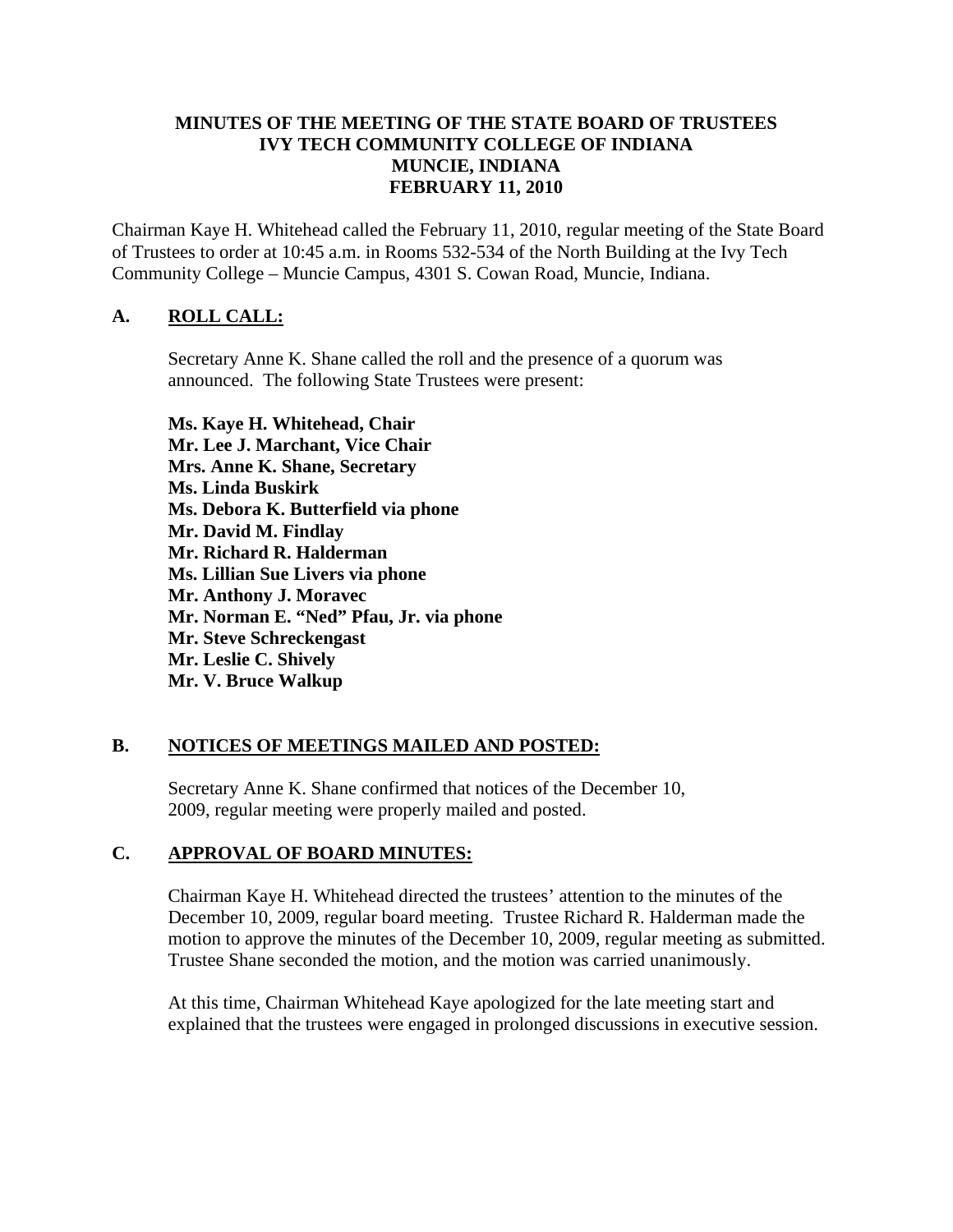#### **D. COMMITTEE REPORTS:**

- **Item 1** Chairman Whitehead reported that the Executive Committee continues to discuss the budget and related opportunities and challenges within the College. She acknowledged that an enrollment growth of 25 percent is cause to rethink our current positions on our budget. She noted that one specific item under review for possible cost savings is the current State Trustee meeting schedule. Chairman Whitehead said that every cost cutting measure that the Board is looking at has to make sense for all of our students, not only the ones we have today but also the ones we will have in the future.
- **Item 2** Chairman Whitehead called upon Trustee Norman E. "Ned" Pfau, Jr. for the **Budget and Finance Committee Report**.

Trustee Pfau said that there were no action items to bring before the Board today; however the Committee discussed the requests for proposals (RFPs) for the health and dental plans, the Series M and N student fee bond issues for the academic buildings in Sellersburg, Elkhart, Warsaw, and Indianapolis, the Higher One debit card, the Nelnet payment plan, and the current budget.

### **Item 3** Chairman Whitehead called on Trustee Linda Buskirk for the **Planning and Education Committee Report**.

Trustee Buskirk reminded the Board that the majority of their Committee meeting yesterday was dedicated to the Accelerating Greatness 2013 Strategic Plan. She explained that approximately 18 months ago, this Board—as they were starting to see the problems with the economy unfold and the College's enrollment increase—expressed interest in having more involvement in the future of Ivy Tech Community College. There was a feeling of little involvement in the previous strategic plan's creation, and this Board wanted to be more engaged. Trustee Buskirk said that President Snyder framed the discussion for strategic planning in an effective way by using Jim Collins' model Good to Great. This allowed the Board to identify what the College does best so it could move ahead. It was a year ago that the Board met in Indianapolis with the senior leadership team to examine Ivy Tech using the Good to Great model. From there, the trustees were given an opportunity to provide direct input in a proper governance role for this strategic plan. Strategic drivers for Accelerating Greatness were identified: ensuring that students achieve their educational goals, unequivocal commitment to Ivy Tech as the difference maker for Indiana's economic future, and one integrated community college transforming Indiana. From there, the Strategic Planning Council developed a new vision statement: Changing Lives, Making Indiana Great. The four core strategies were also developed: ensure that students achieve their educational goals; ensure that Indiana citizens, workforce, and businesses are globally competitive; ensure optimal quality and efficiencies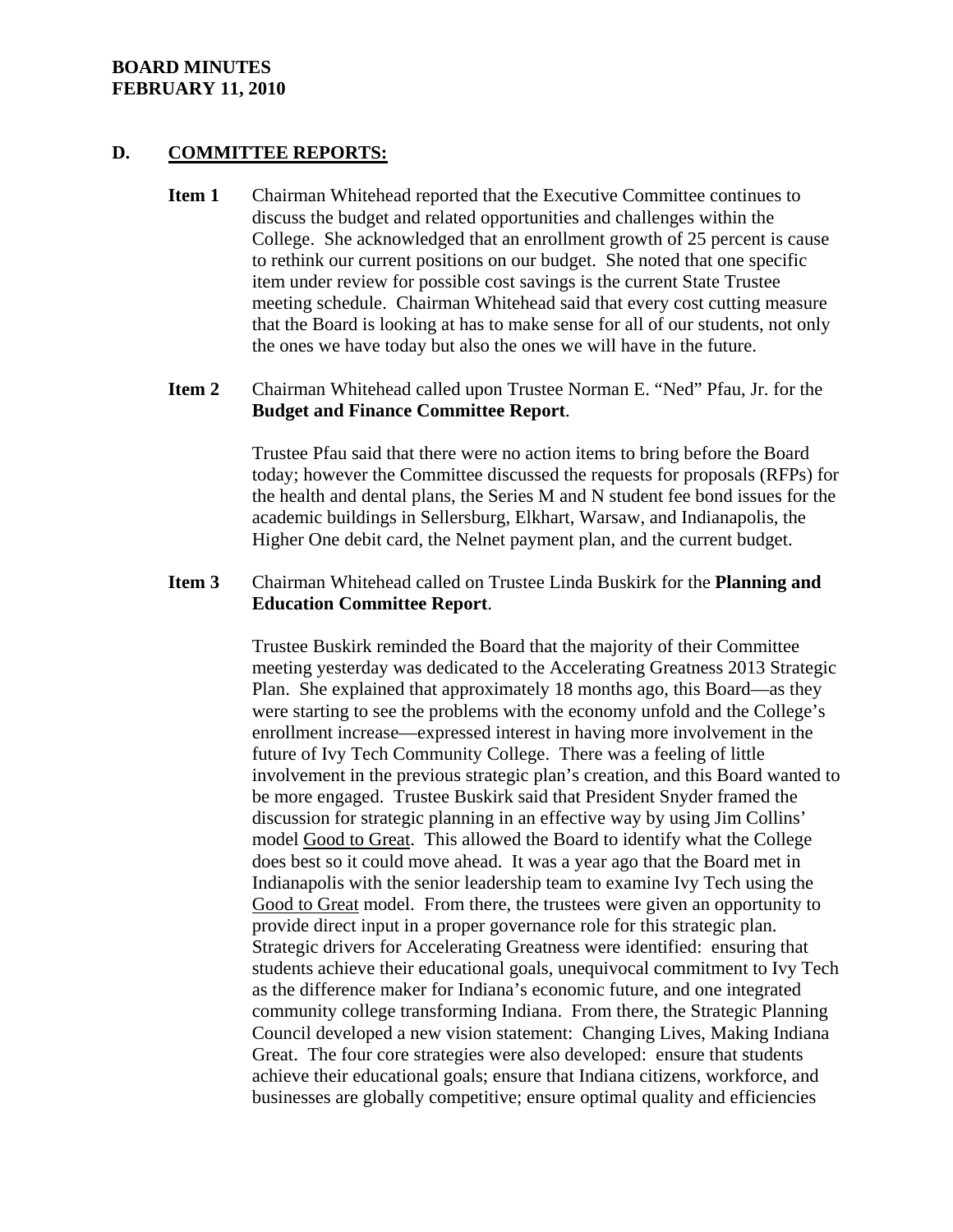statewide; and ensure an adequate and sustainable resource base. The Board of Trustees was involved in providing its support of those four strategies. Intensive work began shortly after that, and nearly 2,500 Ivy Tech employees from around the state had the opportunity to hear about these strategies, discuss Ivy Tech's future, and provide feedback. Students, faculty, staff, and local community members were all involved in this historic effort—it was obvious in the way the plan evolved that we did listen. Along the way, the process was inspired by the College's link with Achieving the Dream, and the trustees were involved in learning and responding to new data about higher education, national benchmarks, and reaccreditation. Our success was reaffirmed with a 10-year reaccreditation. During the reaccreditation process, the College learned that our weakest link was our ability to fund everything that needs to be done. As the trustees are posed to adopt this strategic plan, funding challenges remain a looming question. Trustee Buskirk said that the trustees are right to wonder about our financial future, but we should embrace the direction that we all helped set in this multi-faceted plan aimed at achieving greatness. The planning process examines a need and has considered a driving interest. All aspects of supporting our students for success are covered in this plan. It is now our job to adopt it, monitor progress, and support it. The Plan's strengths are many and there are many people to thank. The Committee received a comprehensive list of names at their meeting yesterday of everyone who has been involved in developing this strategic plan. Trustee Buskirk also thanked Vice President for Engagement and Program Analysis Jeff Terp and Vice President for Communications and Marketing Jeff Fanter for their leadership; Senior Vice President and Provost Don Doucette and his team for the metrics; and Chancellor Jim Steck for his exemplary leadership of this process. Trustee Buskirk presented **Resolution Number 2010-1** and stated that with the approval of this resolution, the State Board of Trustees would endorse the College's Accelerating Greatness 2013 Strategic Plan, including its mission statement, vision statement, core strategies, objectives, metrics and targets, and initiatives; that the Board would strongly encourage the College's leadership, faculty, and staff to embrace the Accelerating Greatness 2013 Strategic Plan as the College's blueprint for Changing Lives, Making Indiana Great; and that the Board strongly encourages the College's leadership, faculty, and staff to identify, reallocate and redirect available and obtainable human and fiscal resources to aggressively implement the Accelerating Greatness 2013 Strategic Plan. Trustee Buskirk made the motion to approve **Resolution Number 2010-1, Endorsement of Accelerating Greatness 2013 Strategic Plan**, and Trustee Shane seconded the motion. The motion carried unanimously.

Trustee Buskirk reminded the trustees of the detailed report and discussion during the previous day's Planning and Education Committee meeting and moved to approve **Resolution Number 2010-2, Approval of New Programs**.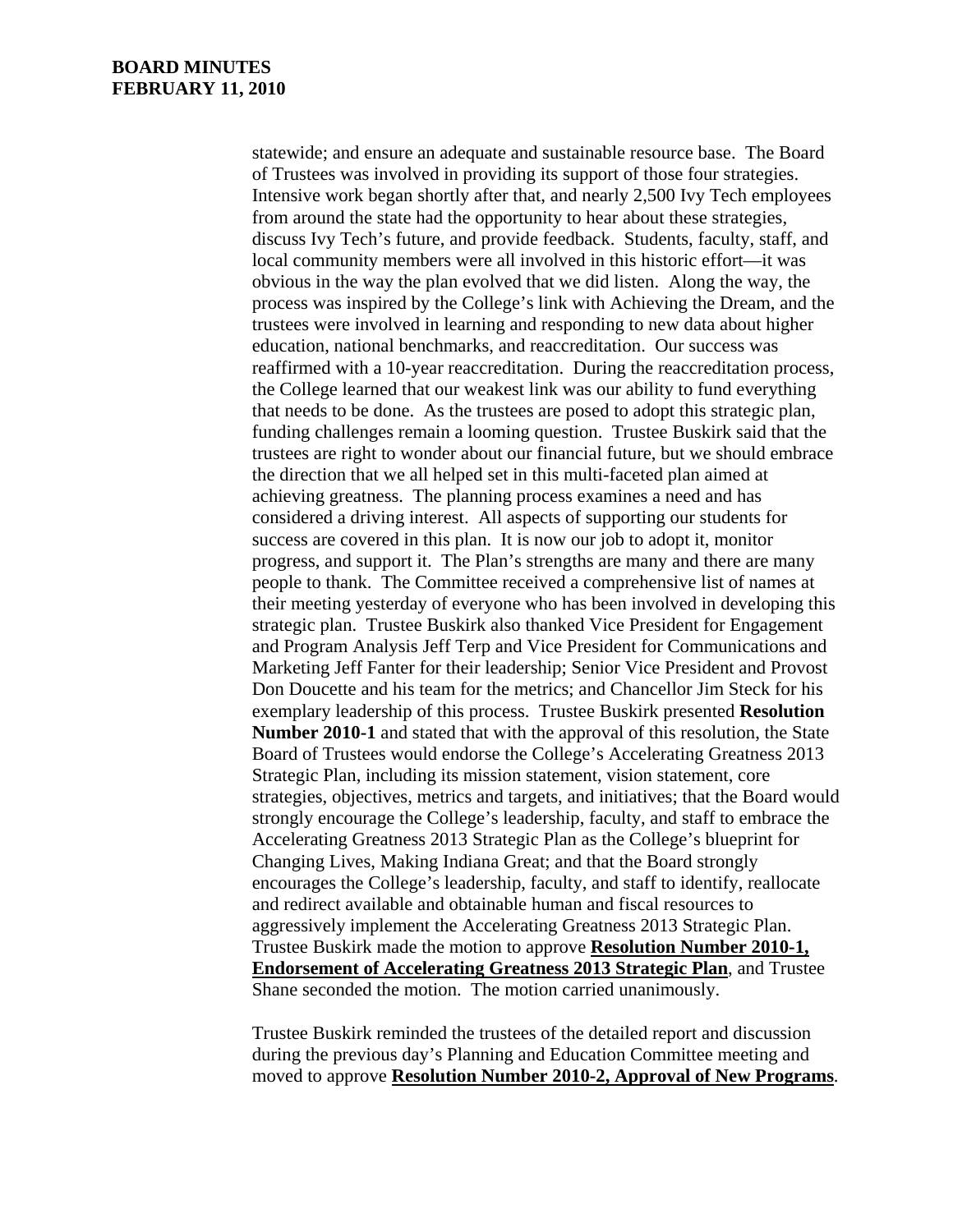Trustee David M. Findlay seconded the motion, and the motion carried unanimously.

Chairman Whitehead added that Trustee Buskirk has been intricately involved in the strategic planning process and has dedicated a lot of her time to this endeavor as well. This is going to be a driver for the College—this is our map, our plan for the future, and she expressed her appreciation for Trustee Buskirk's efforts.

**Item 4** Chairman Whitehead called on Trustee V. Bruce Walkup to give the **Buildings, Grounds, and Capital Committee Report**. Trustee Walkup reminded the trustees of the detailed discussions of the following resolutions during the committee meetings the previous afternoon and moved for the approval of:

### **Resolution Number 2010-3, Acceptance of IPFW's Offer to Provide Police Services for Fort Wayne Campuses, Region 3/Northeast**

Trustee Anthony J. Moravec seconded the motion, and the motion carried unanimously.

## **Resolution Number 2010-4, Approval to Exchange Land With IPFW Foundation at the College's Fort Wayne North Campus, Region 3/Northeast**

Trustee Steve Schreckengast seconded the motion, and the motion carried unanimously.

### **Resolution Number 2010-5, Resolution Approving the Purchase of Approximately 14.63 Acres of Land in Greencastle From the City of Greencastle, Region 7/Wabash Valley**

Trustee Schreckengast seconded the motion, and the motion carried unanimously.

### **Resolution Number 2010-6, Approval of an Architectural Firm for the Warsaw New Construction Project, Region 2/North Central**

Trustee Schreckengast seconded the motion, and the motion carried unanimously.

**Resolution Number 2010-7, Approval of a Construction Management Firm for the Warsaw New Construction Project, Region 2/North Central**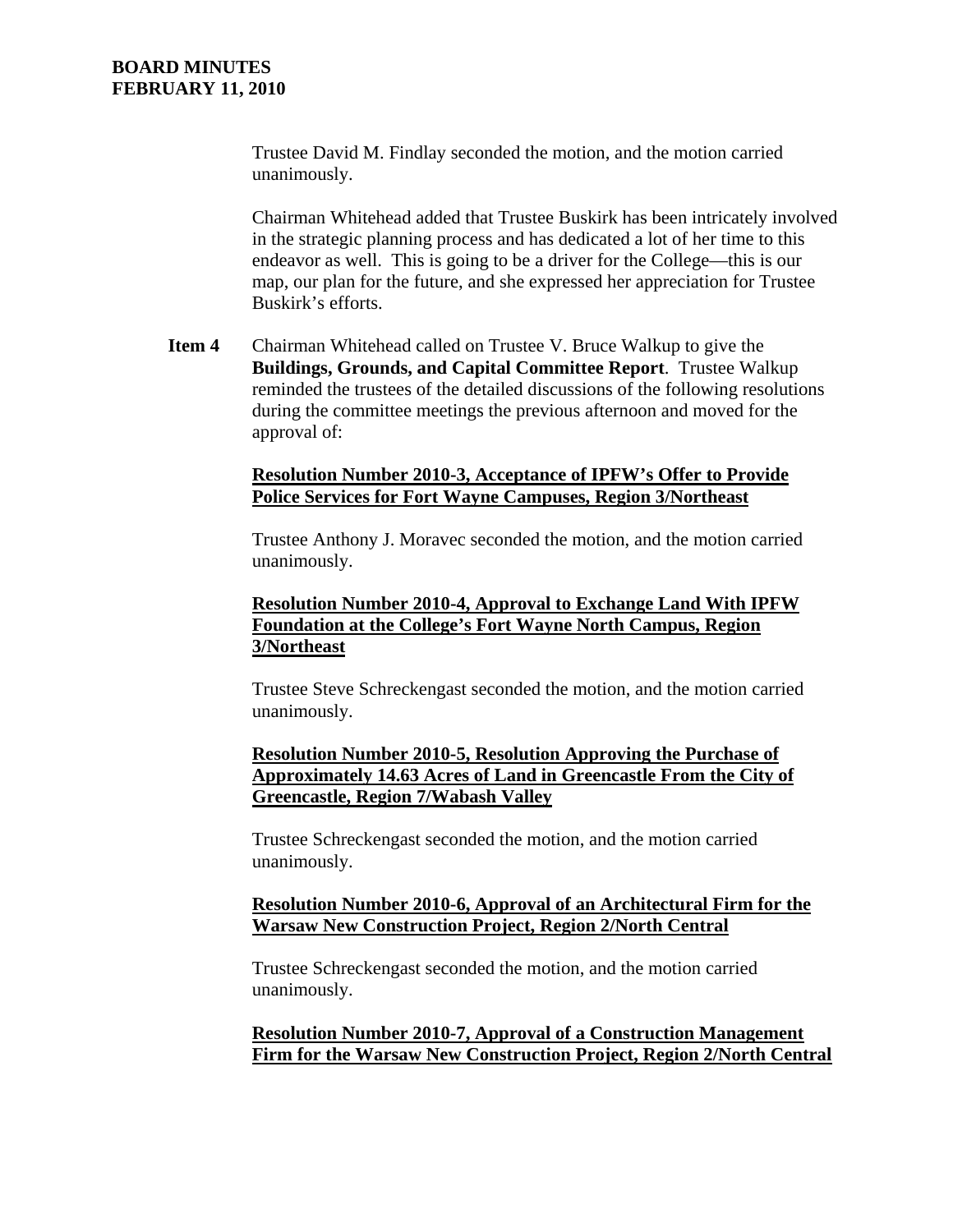Trustee Schreckengast seconded the motion, and noted for the record that the construction management firm selected is Guepel DeMars Hagerman. The motion carried unanimously.

At this time during the regular meeting, Chairman Whitehead called a public hearing for the consideration and awarding of a public works contract. Trustee Walkup made the motion to approve **Resolution Number 2010-8** for the approval of a construction contract for the Multi Modal Facility in Indianapolis. Trustee Schreckengast seconded the motion. Chairman Whitehead asked if anyone in attendance had anything to present to the Board regarding this resolution or any questions about this resolution, and no one came forward. Chairman Whitehead called for a vote to approve **Resolution Number 2010-8, Approval of a Construction Contract for the Multi Modal Facility in Indianapolis, Region 8/Central Indiana**, and the motion carried unanimously.

Continuing, Trustee Walkup made the motion to approve **Resolution Number 2010-9** for the approval of a guaranteed energy savings contract for two buildings at the North Meridian Center Campus in Indianapolis. Trustee Schreckengast seconded the motion. Chairman Whitehead asked if anyone in attendance had anything to present to the Board regarding this Resolution or any questions about this about this resolution, and no one came forward. Chairman Whitehead called for a vote to approve **Resolution Number 2010- 9, Approval of a Guaranteed Energy Savings Contract for Two Buildings at the North Meridian Center Campus in Indianapolis, Region 8/Central Indiana**, and the motion carried unanimously. Chairman Whitehead closed the public hearing.

Trustee Walkup said the Committee heard about the process by which the College plans to prioritize capital projects for recommendations to the State Trustees at our next meeting. The Facilities and Design Council has proposed using the same process that was used two years ago: identifying the need for space and ranking projects based on that need. Information items presented during the Committee meeting included a progress report on the purchase of a former grocery store at West  $28<sup>th</sup>$  Street and North Capital Avenue in Indianapolis and a Facilities and Design Council report.

**Item 5** Chairman Whitehead called on Trustee David M. Findlay for the **Audit Committee Report**. Trustee Findlay reported that there were no action items to bring before the Board. He recognized Ivy Tech senior auditor Jason Thompson who is acting as the interim director of internal audit during this period. Trustee Findlay said that Mr. Thompson Jason has done a fine job over the last several months with taking on responsibilities of the internal audit function. At the meeting yesterday, the Committee reviewed the findings related to a network security audit that was conducted by an outside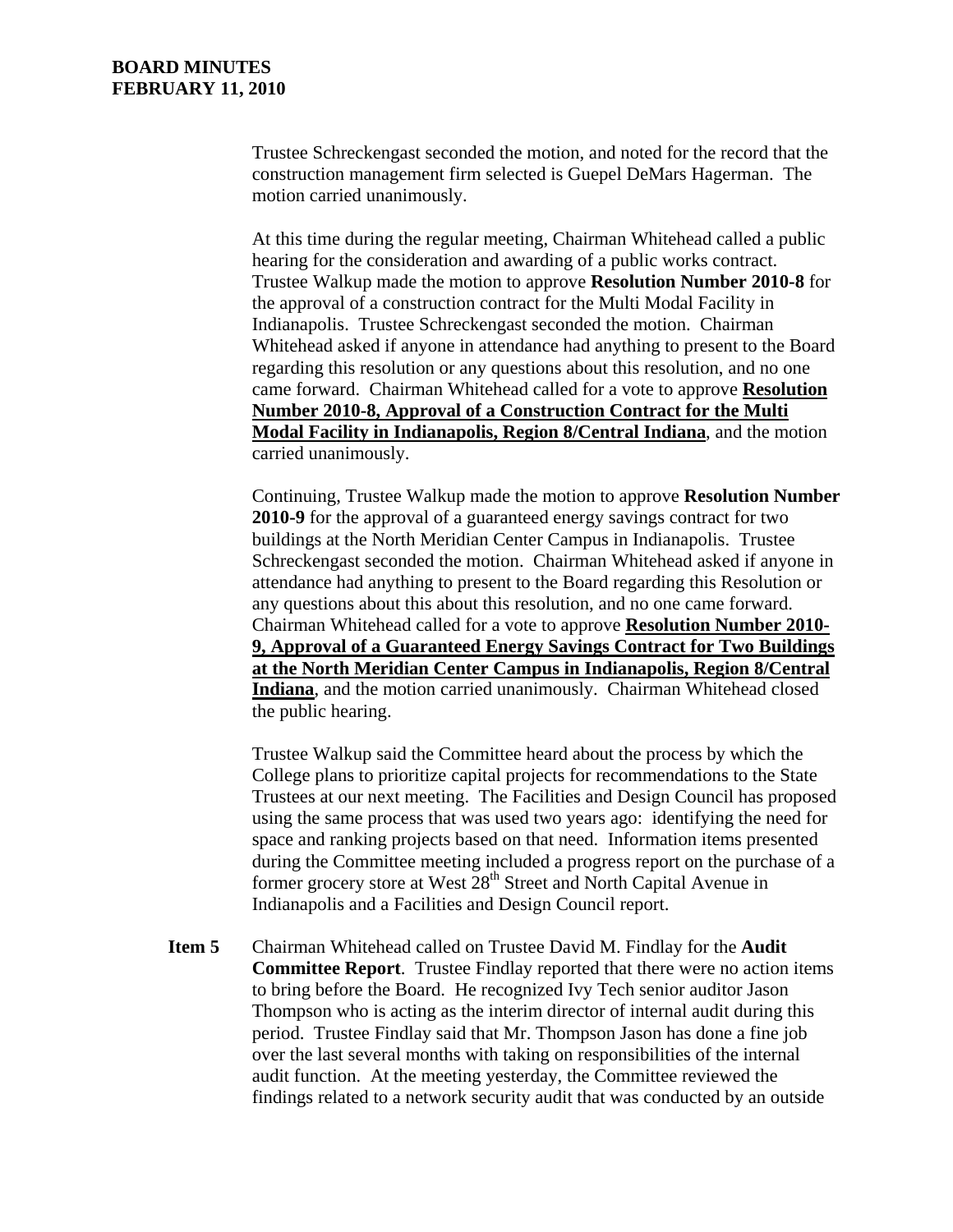consulting firm. He said that Chief Technology Officer Tony Harte did a nice job of bringing the Committee up to speed on management's response of those issues. The Committee reviewed all other completed reports submitted since the last meeting and discussed audits in progress. They also discussed the expansion of a technology contract with software vendor KCL that will further the precision of internal reporting College wide.

**Item 6** Chairman Whitehead called on Trustee Steve Schreckengast for the **Workforce and Economic Development Committee Report**. Trustee Schreckengast reported that there were no action items to bring forward. He reported that the Committee heard from Mr. Roy Winkler, Executive Director for WED at the East Central Region. Mr. Winkler provided a report on all of the region's activities in the Marion, Muncie, Anderson area. Assistant Vice President for WED Brian McGrath provided an update on the process of developing the Top 50 businesses, and he will provide a comprehensive report at the April Board meeting. Trustee Schreckengast called on Susan Brooks, Senior Vice President for WED and General Counsel, for additional comments. Senior Vice President Brooks reported that the Committee heard an update on the grants activity in the College and the manner in which it is taking off and the coordination that is being done around the state. She said that the College continues to pursue more grants, and as a result, we received \$21 million in grants last year. The Committee also received data on WED enrollments for each region, as well as revenues and expenses for a comparison to last year and year to date.

## **E. TREASURER'S REPORT:**

Chairman Whitehead called on Bob Holmes, Vice President for Finance and Treasurer, for the **Treasurer's Report**.

• Vice President Bob Holmes reported that we are past the halfway point of the 2009- 10 fiscal year. Through January, total revenue has increased by \$61.7 million compared to last year. Due to the unprecedented enrollment growth the College has experienced this year, student fee revenue has increased by \$57 million. State appropriations have increased by \$6.1 million, nearly entirely due to the increased debt service reimbursement that we receive from the State to help fund our new academic facilities. Operating appropriations will only increase by about \$1.5 million this year if we are fortunate enough to escape further state budget cuts due to tax collection shortfalls. Thus, we have a situation where total revenue is increasing due to growing student fee revenue, but state operating appropriation funding on a per full-time equivalent student basis has dropped from about \$2,971 per student in 2008- 09 to what we project is \$2,372 next year; projected drop of about 24 percent. Other revenue and investment income have decreased by \$1.7 million, primarily due to falling investment rates and reduced transfers from other college accounts. About one third of our total investments are longer term investments with maturities greater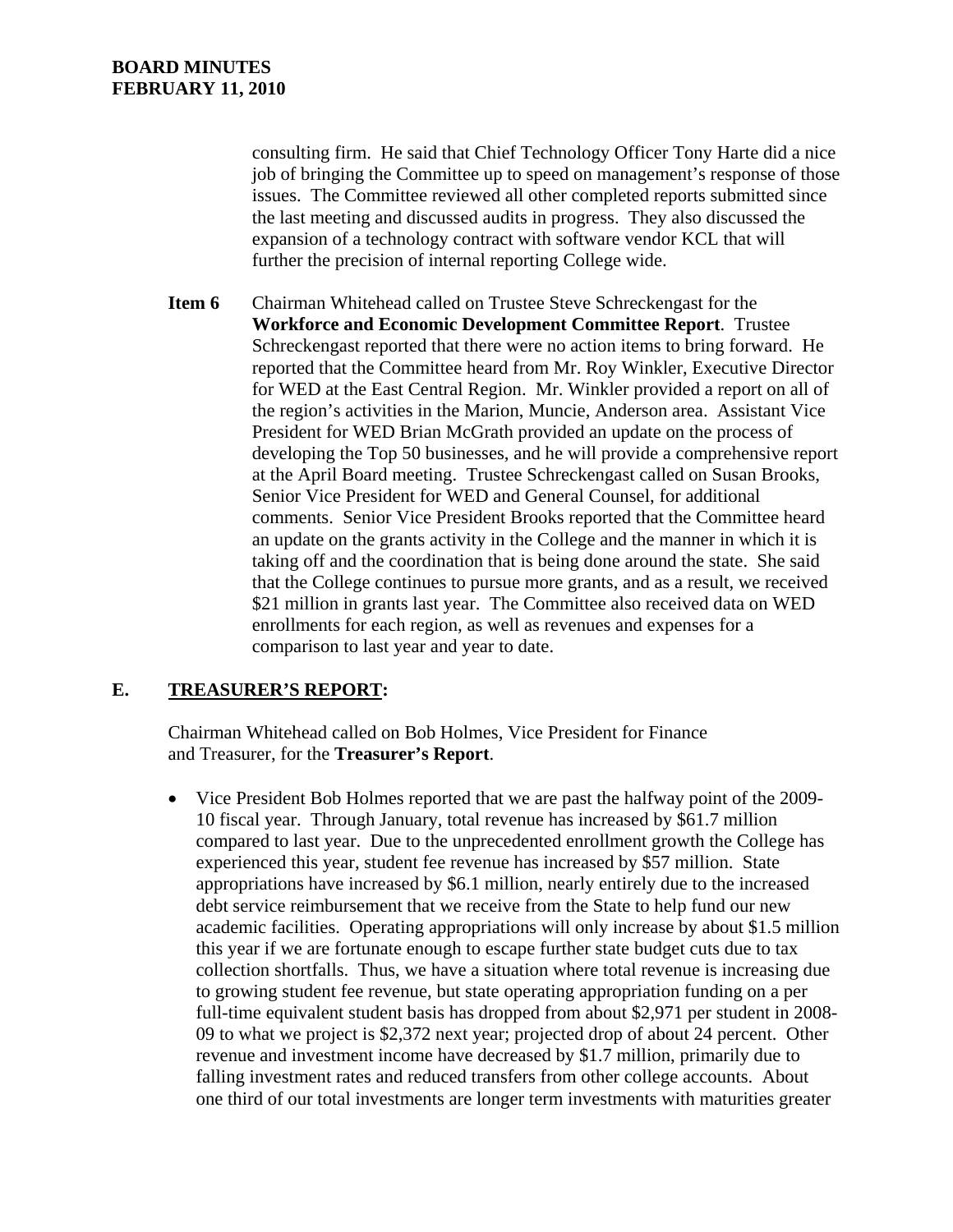than one year. These longer term maturities that were entered into in previous years, along with higher investable balances, have partially off-set the drop in interest rates that we are facing today. Total expenditures have increased by \$23.6 million, so we continue to have a positive spread between revenue and expenditure increases. Compensation increases account for about \$10.6 million. The vast majority of this compensation growth results from adding new full-time adjunct faculty to serve the enrollment growth. Transfers have increased by \$7.6 million, primarily related to debt service costs that, by accounting standards, must occur in special dedicated funds. Other expenses for supplies, utilities, and leases have increased by just over \$5 million. Vice President Holmes recognized the chancellors and finance directors for the work they have done in this difficult economy. He invited all of the trustees to the 2010-11 strategic plan and budgeting meetings that are scheduled for March 8 through 12 in the regions. Vice President Holmes called for questions, and there were none. Trustee Findlay moved that the Treasurer's Report be approved. Trustee Halderman seconded the motion, and the motion carried unanimously.

# **F. STATE OF THE COLLEGE:**

Chairman Whitehead called on President Thomas J. Snyder for the **President's Report**.

• President Snyder announced that the Board would hear an Engagement Report on Development from Vice President for Development Joyce Rogers. He called on Chancellor Gail Chesterfield for a report on the East Central Region.

The engagement report and the regional report were provided for information only; no Board action was required.

(Narratives and PowerPoint presentations were distributed to the Board prior to the meeting and are on file with the approved minutes of this meeting.)

• President Snyder announced that the College has a state policy team as part of the Achieving the Dream initiative, and he called on Senior Vice President and Provost Don Doucette for a report about this state policy team. Dr. Doucette reminded the trustees that there are two aspects of Achieving the Dream that Ivy Tech is involved with: an institutional team composed of 30 members that is actively pursuing changes within Ivy Tech regarding improving student success and a state policy team charged with improving student completion within the State. He noted that Indiana is the only state that has been added to the state policy discussions which were initiated five years ago with Achieving the Dream. Dr. Doucette said that Ivy Tech and Indiana have without question the strongest and most cohesive state policy team that is empowered to change state policy to actually improve student completion, not only in community colleges but also in the K-12 pipeline. He said that members of that state policy team included himself, President Snyder, Jeff Terp, State Trustee Shane, Chief of Staff to the Superintendent of Public Schools Todd Huston; Indiana State Representative Greg Porter; the Governor's Education Policy advisor Scott Jenkins;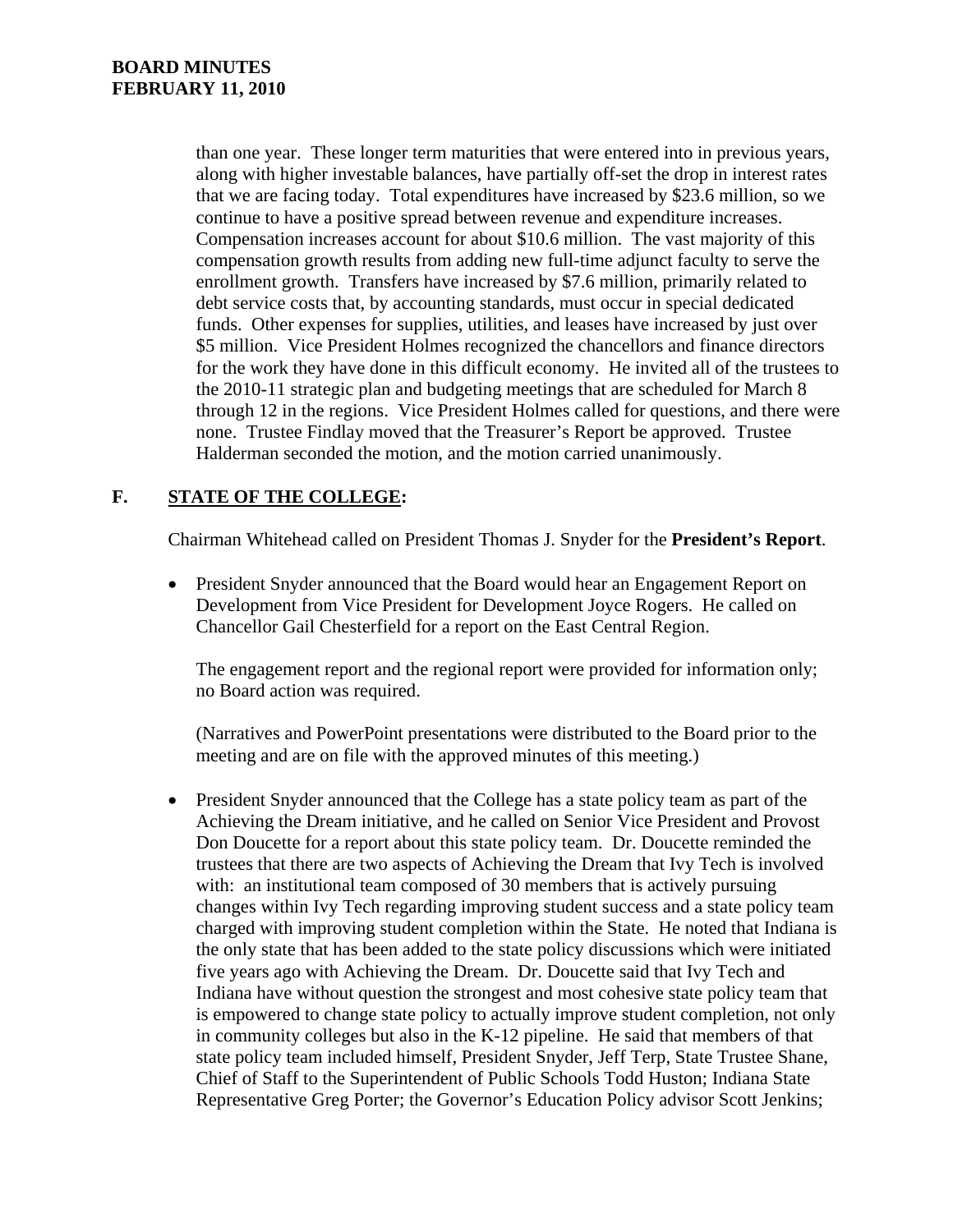Indiana Commission for Higher Education (CHE) Commissioner Teresa Lubbers; and CHE Associate Commissioners Bernie Hannon and Ken Sauer. The state policy team is working on improving remediation, improving the completion rates through the K-12 pipeline, improving transfer and articulation, and creating a database system that tracks students from their first enrollment through employment.

• President Snyder recognized Central Indiana Chancellor Hank Dunn who was recently appointed as President of the 27,000 student Asheville-Buncombe Technical Community College in Asheville, North Carolina. During Dr. Dunn's tenure, enrollment at the region has doubled, financial contributions increased, and the WED program became a profitable venture. President Snyder congratulated Dr. Dunn on this promotion. He also announced that the Central Indiana Region's Vice Chancellor for Academic Affairs, Dr. Kathy Lee, would serve as the acting chancellor until a new chancellor is appointed.

## **G. OLD BUSINESS:**

Chairman Whitehead called for old business, and there was none.

## **H. NEW BUSINESS:**

Chairman Whitehead called for new business.

- Trustee Findlay presented **Resolution Number 2010-10** and explained that the North Central Regional Board currently has one vacancy on its regional board due to the resignation of Mr. Philip Faccenda. The North Central Regional Board Nominating Committee has identified and recommends one candidate to serve on the North Central Regional Board. Trustee Schreckengast moved to approve **Resolution Number 2010-10, Appointment of a Regional Trustee, North Central Region**, appointing Ms. Maritza Robles, representing education, as a regional trustee for the North Central Region. Trustee Moravec seconded the motion. Chairman Whitehead called for further discussion, and there was none. The motion carried unanimously.
- Chairman Whitehead commented on the positive turnout from last night's community reception despite the hazardous weather, and she thanked Chancellor Chesterfield and her team for their hospitality during these last two days. She acknowledged that the trustees' use of space for the meetings was a tremendous inconvenience for the campus, but she added that meeting on campus affords the Board the opportunity to see and experience firsthand what happens in the regions.